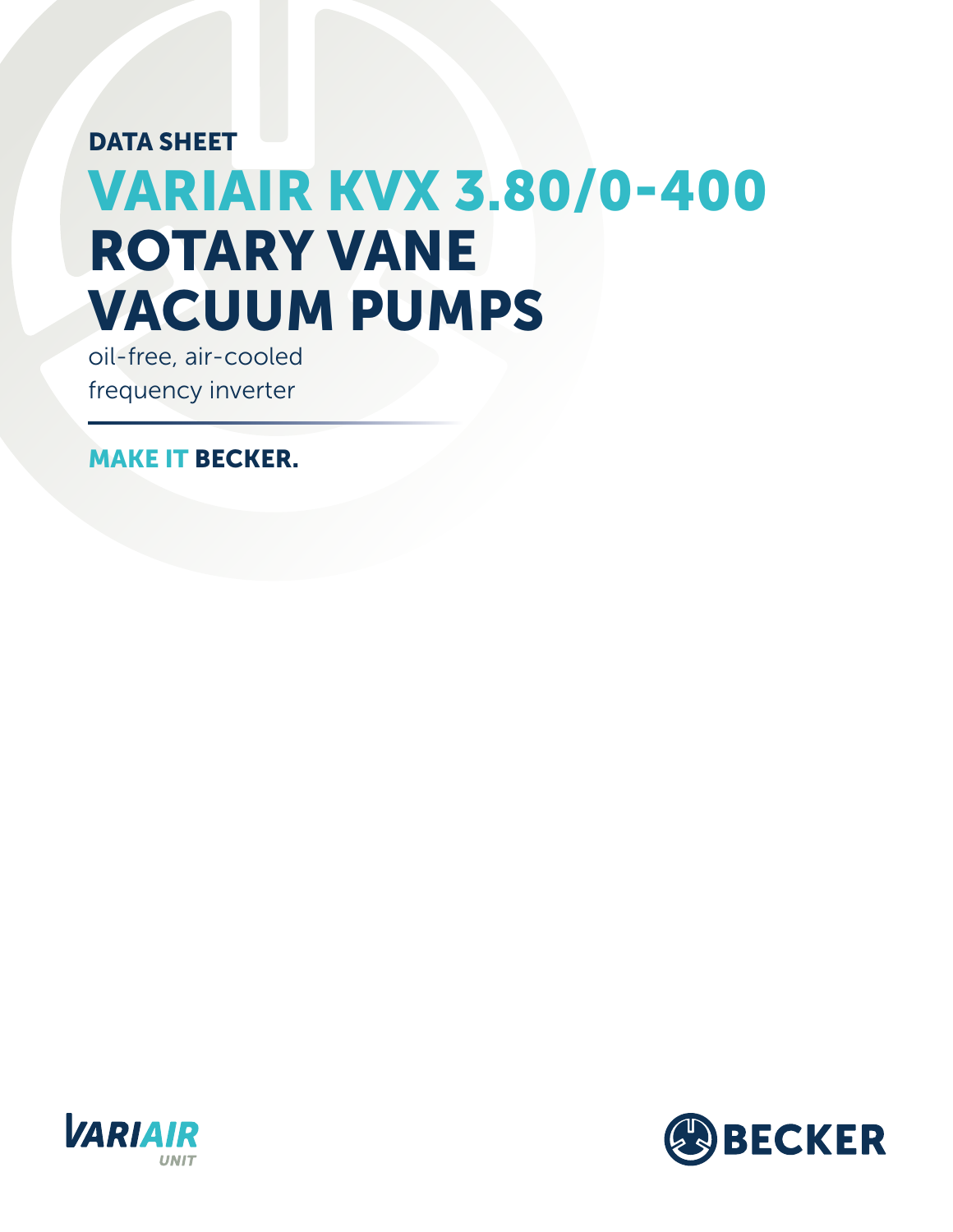



- 1 Vacuum connection (G1) 2 Vacuum regulating valve
- **▪** Including integrated suction air filter and blow of valve
- **•** The motor illustration may vary.
- **▪** Dimensions in inch



| Suction<br>air rate | Vacuum  | Frequency | <b>Emission sound</b><br>pressure level <sup>1)</sup> | Weight | $\nabla$ -L1<br>$\frac{2}{3}$ -13<br>لم~3.      | ◢▴▴  |
|---------------------|---------|-----------|-------------------------------------------------------|--------|-------------------------------------------------|------|
| <b>CFM</b>          | in. HgV | Hz        | dB(A)                                                 | lbs    | Frequency inverter                              | A    |
| max.                | max.    |           |                                                       |        | <b>VAU4/4</b>                                   | max. |
| 44.7                | 26.6    | $30 - 60$ | 67                                                    | 188.5  | 5.4 <sub>hp</sub><br>400-480 V +10%<br>50/60 Hz | 6    |

<sup>1)</sup> According to DIN EN ISO 3744 (KpA = 3 dB(A)), 39.4 inch distance, at medium load, both connection sides piped

## SERIES X: BECKER INNOVATION WITH TOP WARRANTY

Equipped with specially developed vanes, these oil-free rotary vane pumps distinguish themselves by high abrasion resistance, and with that extremely long service lives. Due to the low wear there is also minimal dust, so the series X pumps are perfectly suited for precision processes under clean room conditions.

This innovation branded by Becker is outstanding not only because of its 100

percent oil-free operation, excellent degree of efficiency and low power consumption.

In the area of sensitive vacuum, series X also guarantees precise low-pulsation air conduction.

Becker guarantees for these pumps a vane life-time of 20,000 operating hours or a maximum of 3 years. The enhanced longevity of X series pumps also extends service life intervals, and can cut out the need for frequent service visits with costly pump failures now no longer an issue.



## ADVANTAGES

- Quick, clean and quiet
- Oil-free
- 
- Energy saving
- Long-life reliability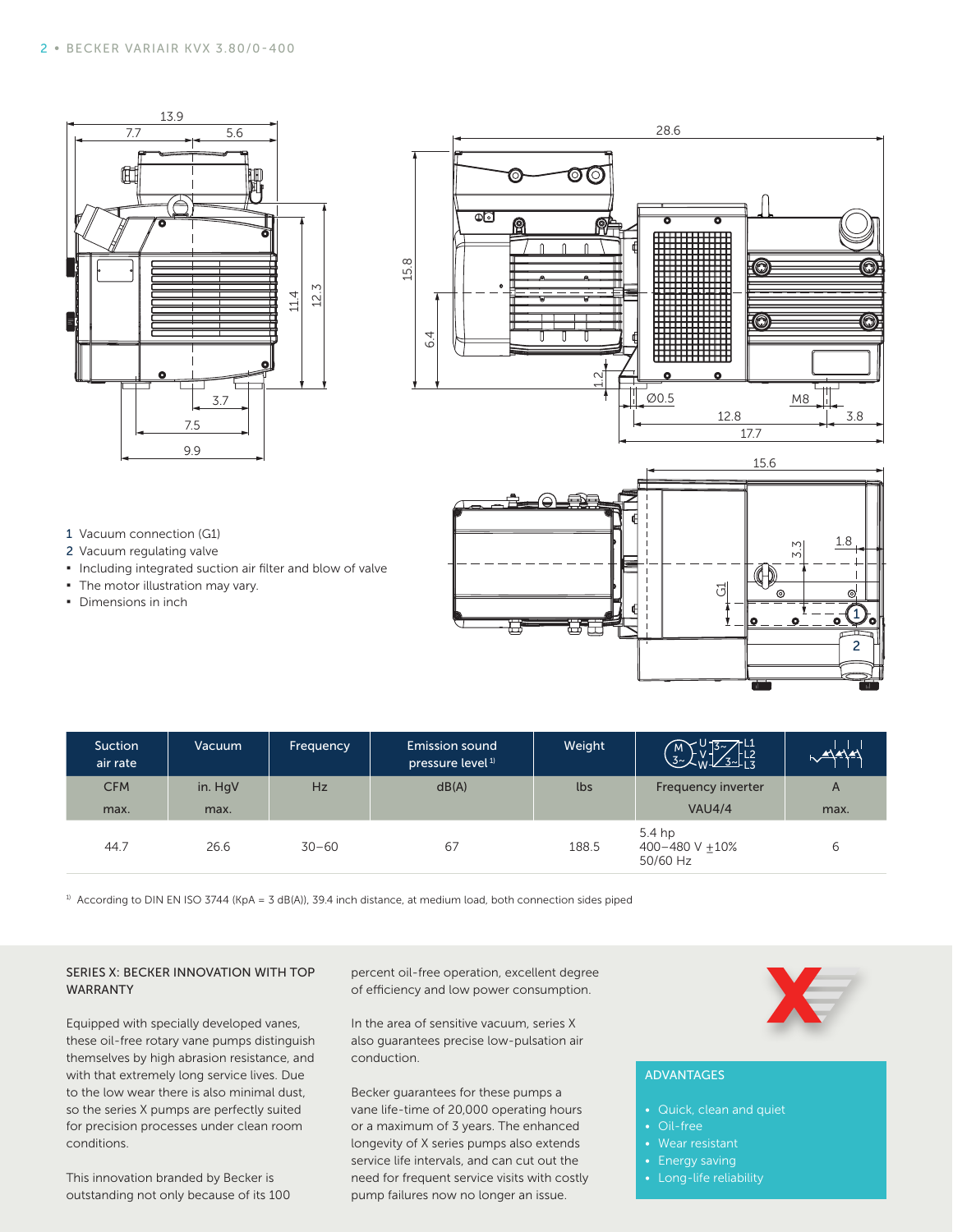